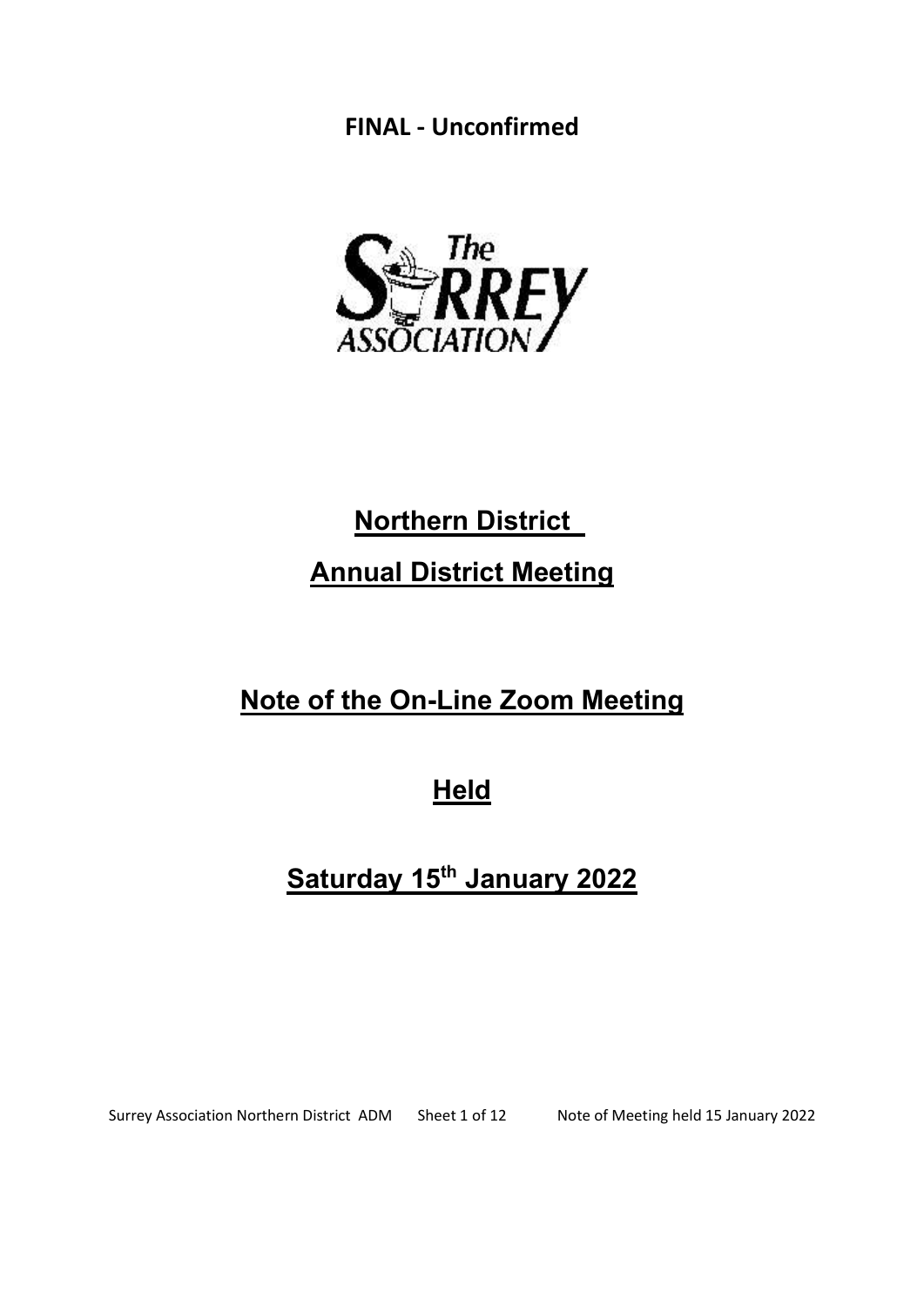### Annual District Meeting - Note of the meeting

- 1. Welcome The District Master, Pam Donovan, Chaired the meeting and welcomed the attendees who were: Wendy Archibald; John Coatsworth; Bob Cooles; Lawrence Davies; Andrew Fisher; Kate Flavell; Noel Gibbon; Paula Greenwood; Richard Harris; Jackie Harrison; Siona Joyce; Andrew King; Russell King; Nick MacMahon; Shirly McGill; Caroline Prescott
- 2. Apologies for absence received from: Jo Drew; Trisha Hawkins; Charlotte Kirwan; Kevin Mitchell; Michael Rogerson; David Whitehead
- 3. Remembrance deaths and those suffering Recently notified to the Association Anne Tuppen who rang at Putney. In reply to the request for others that should be remembered - Dan Dawson Taylor who rang at Beddington
- 4. Welcome of New Members to the Northern District of the Association: Beverley Blanning; Graham Booth; Hilary Browning; Maggi Chick; Kate Corney; Edward Gosden; Patrick Hughes; Bogumila Myers; Piers Myers; Clem Richards; Louis Wild
- 5. Minutes of the Nomination Meeting of 20 November 2021 As no comments had been received and none from the floor the minutes were accepted with no corrections.
- 6. Matters arising Nothing not already on the agenda
- 7. Northern District Master's Report the District Master's report had been circulated prior to the meeting there were no questions raised from the floor.
- 8. Treasurer's Report Northern District Finances Noted: The Treasurer's report had been circulated prior to the meeting. In answer to questions from the floor the Association were looking for for payment of Annual subscription via MemberMOJO. A concern was raised that the payment system was not working, however it was reported that though there had been a problem earlier this month that

Surrey Association Northern District ADM Sheet 2 of 12 Note of Meeting held 15 January 2022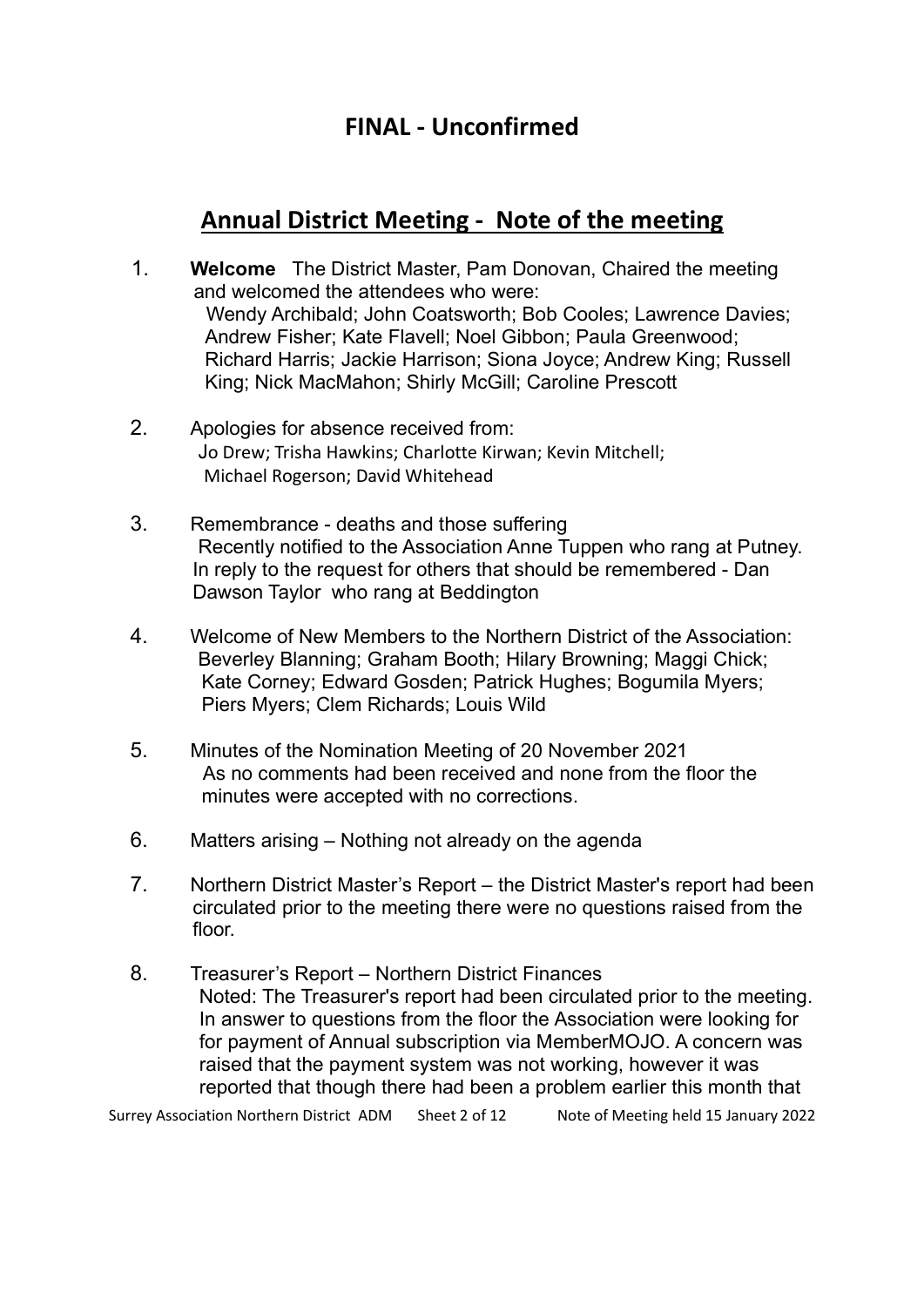has now been resolved so if anybody did try and were unable to pay then please try again

9. Belfry Repair Fund Report - A BRF report from Malcolm McAlistair had been circulated prior to the meeting there were no questions raised from the floor.

### 10. Training Committee Report

 A report from Ian Grifiths had been circulated prior to the meeting there were no questions raised from the floor. A number of events were highlighted; full information on them and other future events are available on the Association calendar – a link to this can be found on the Association website. In general training places go quickly but there is a need for helpers which are not so forth-coming.

### 11. Communication Report

 A report from Jackie Harrison had been circulated prior to the meeting there were no questions raised from the floor. Members were reminded that the next newsletter will probably appear around Easter so items please.

12. Peal Report

 Shirley McGill reported that there had been two Peals for the Association in 2021.

One at Wimbledon to commemorate the 60<sup>th</sup> year of ringing of Alan Ackbridge and Michael Uphill and the second by people associated with Michael Moreton for his  $90<sup>th</sup>$  birthday though he didn't ring the band comprised people that he had rung with at St Peter's Croydon.

 The Association Master Noel Gibbon that the Association Peal Day had been extended to the18 -20 February. Anybody who wants to be included should let Noel know.

 The District Master noted that Jackie Harrison had recently rung her first peal.

13. Programme for 2022 There will be plenty of opportunities for peals and quarters this year. The Queens Jubilee will be a focus. The Association master is looking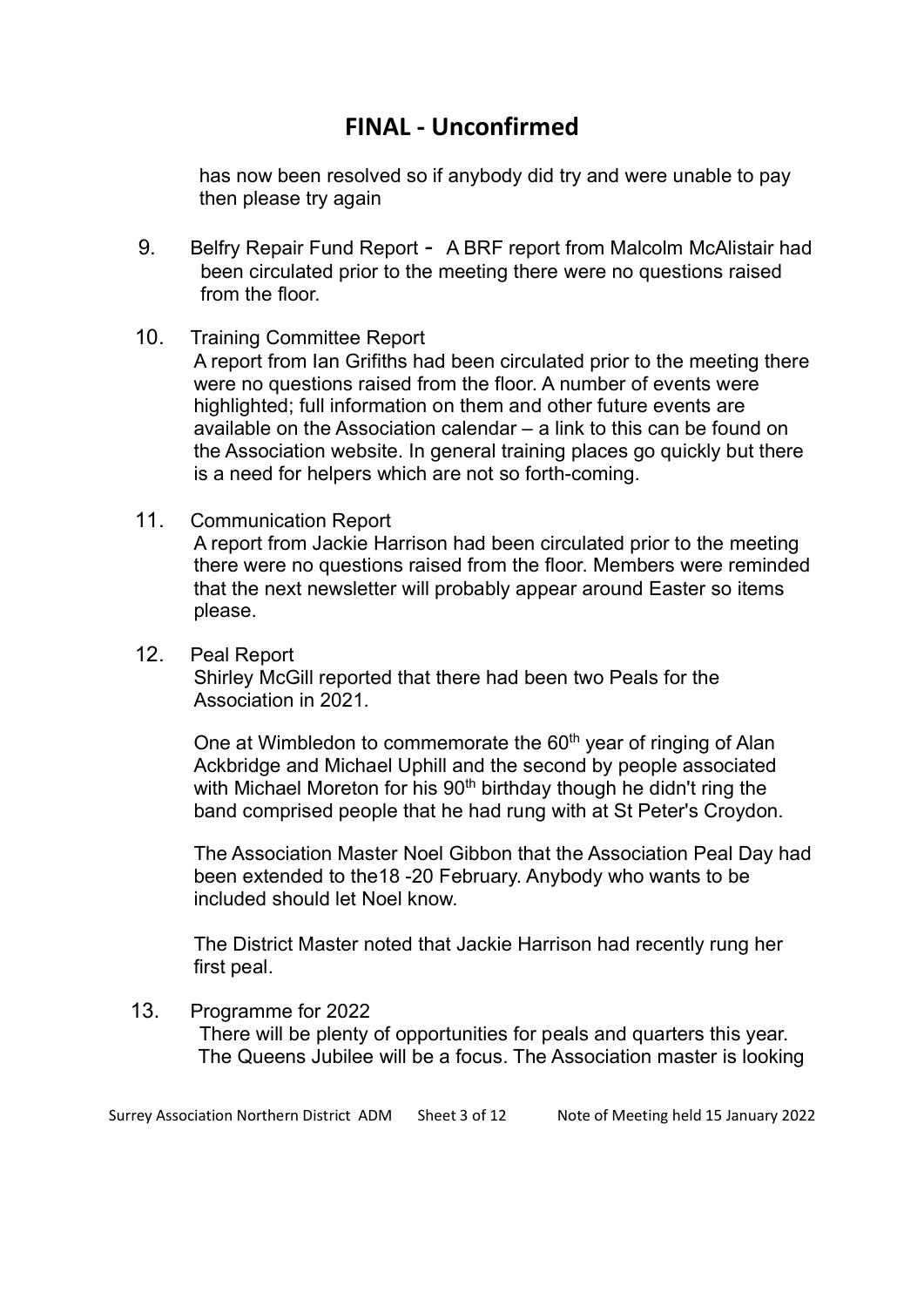to arrange a ¼ peal month encouraging a quarter to be rung in every ringable tower.

The monthly Saturday practices will continue. - Putney on February 19<sup>th</sup>, Mini outing in Docklands joint with the London & Middlesex on March 19<sup>th</sup>

There are also regular surprise practices Streatham on 21<sup>st</sup> January and Epsom Common on the 18<sup>th</sup> February.

The Young ringers program is also very active. Typically 4 to 5 of the 26 young ringers in the association regularly attend. As well as regular meetings there are also some special events such as a joint outing with Berks/Bucks Young ringers.

Ringers were encouraged to attend the first 12 bell practice held monthly at Croydon Minster. It is a relaxed practice with no great expectations there are some that are comfortable doing rounds

There are also Advanced 12 bell practices. Also training for Grandsire Triples. The Master is keen that those requiring specific training should let her know – it may be possible to organise other focused training where there is sufficient interest.

And a reminder for the Association Quiz at Banstead on the 13<sup>th</sup> April and also for the Association AGM on 14<sup>th</sup> May

- 14. Election of Northern District officers and committee members Association Master Noel Gibbon chaired this item of the agenda. Paul Flavell had been nominated as a Committee Member but has since withdrawn. With no further nominations having been received by the deadline of 18 December, the only nominations are those from the November Nomination meeting being:
	- a) Master Pam Donovan
	- b) Secretary Richard Harris
	- c) Treasurer David Whitehead
	- d) Committee Members (3)

Wendy Archibald; Jackie Harrison; Russell King

As only one person has been nominated for each per post no vote was needed and all were duly appointed.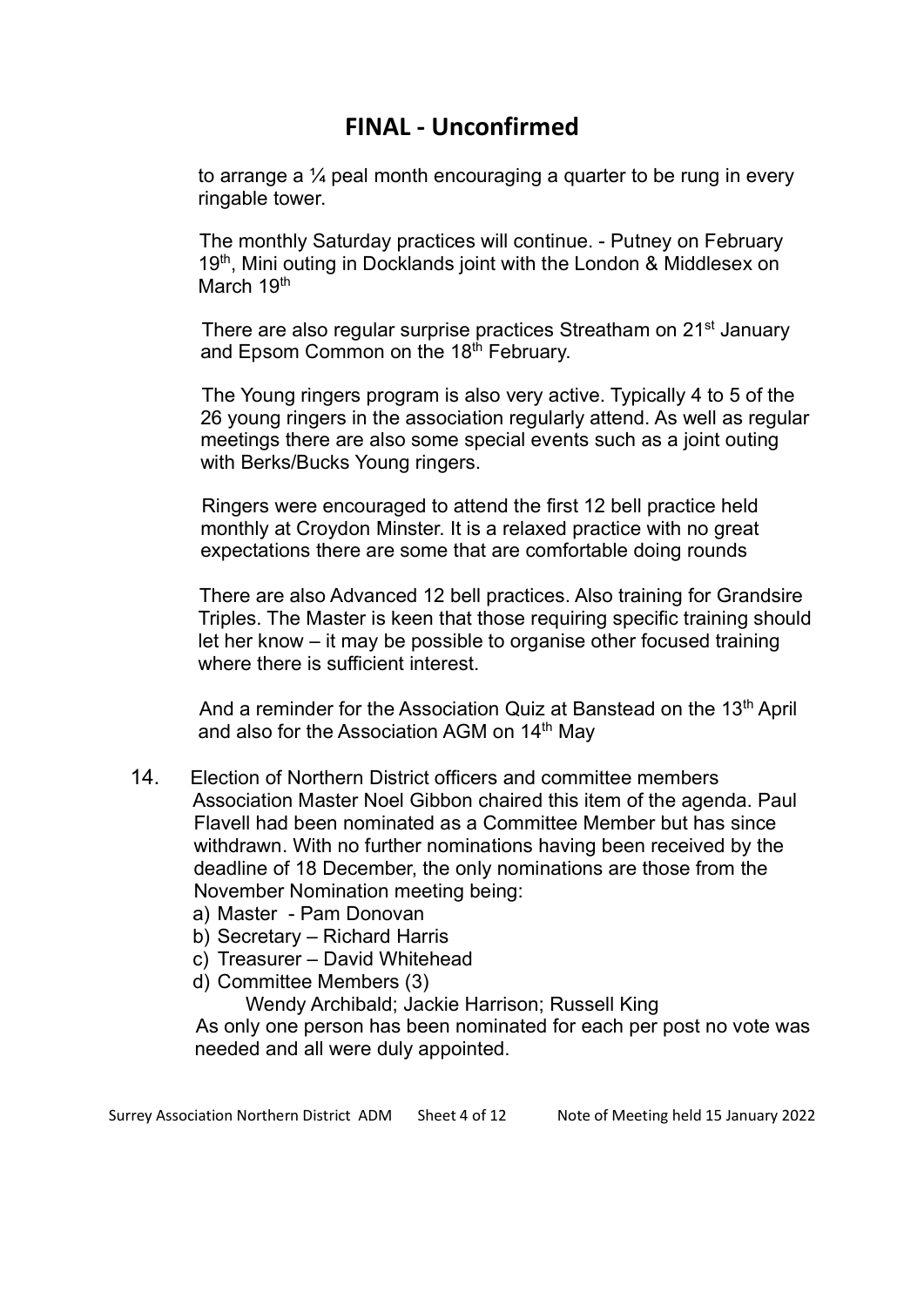- 15. Nominations for Association General Officers the following were duly proposed and seconded:
	- a) Master Paul Flavell
	- b) Secretary Anne Berne
	- c) Assistant Secretary Kate Flavell
	- d) BRF Secretary and Treasurer Malcolm MacAilister
	- e) Training Officer Ian Griffiths
	- f) Communications Officer Jackie Harrison
	- g) Independent Examiner Gavin Collins
- 16. Date and venue of next year's ADM The next ADM will be held on Saturday 21 January 2023. The District will be looking for a tower to volunteer to host
- 17. Numbers Club draw

The draw was made remotely during the AGM in front of independent witnesses the winners being:

First Monthly Prize of £25

 Simon Fraser of Rotherhithe with number 31 Second Monthly Prize of £25

Libby Powell of Nutfield with number 198

18. AOB

Beddington works completed just before Christmas. Looking to rebuild ringer confidence Lost a number members down to 7 with one out injured Hope to start practices in February Guildford 25 June hosting national 12 bell – looking for helpers (nonringing)

19. Close of meeting

Surrey Association Northern District ADM Sheet 5 of 12 Note of Meeting held 15 January 2022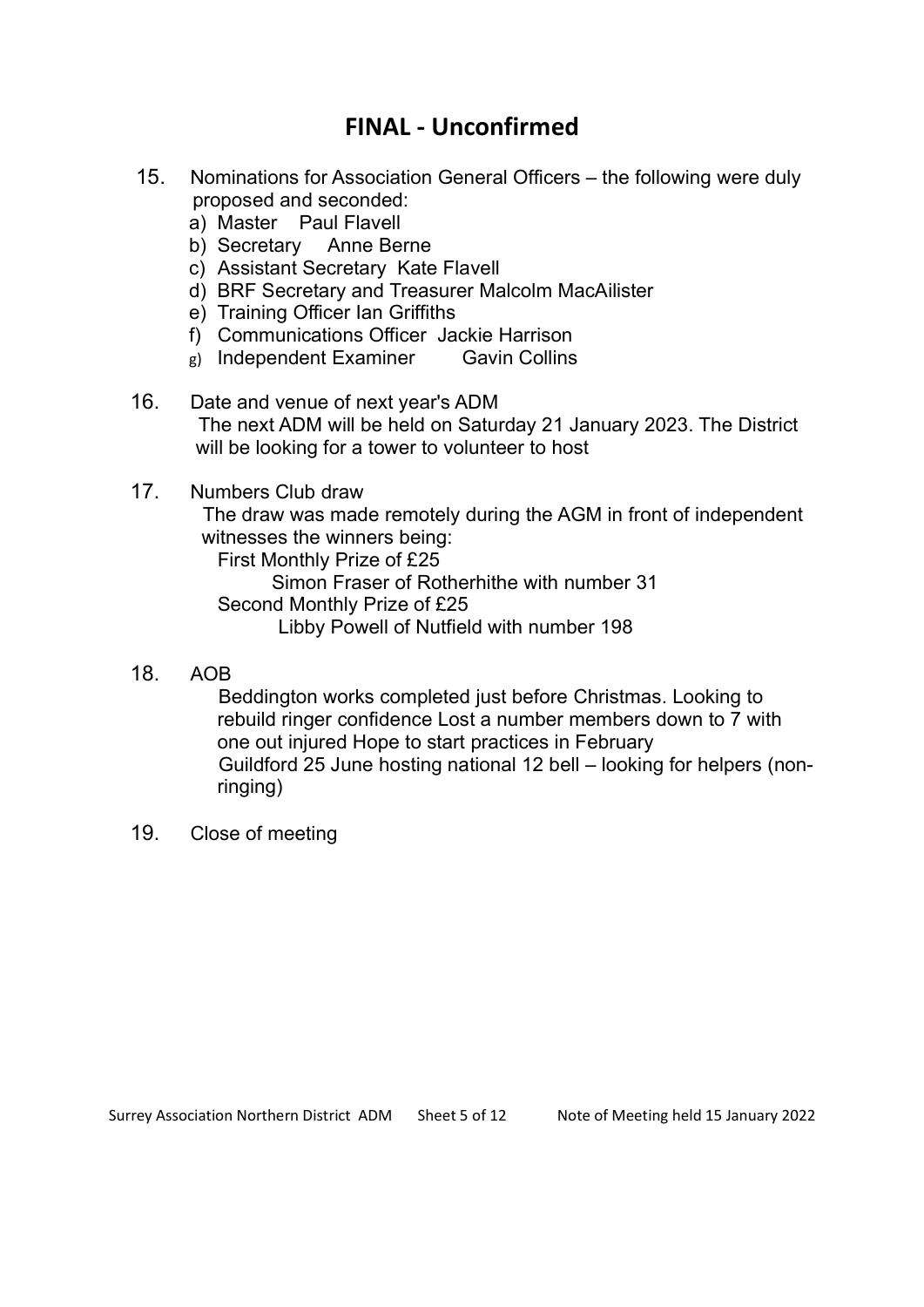## Annex

### Officer Reports for

Annual District Meeting 15 January 2022

# Contents

District Master Report

District Finance Report

Belfry Repair Fund Report

Training Officer Report

Communications Report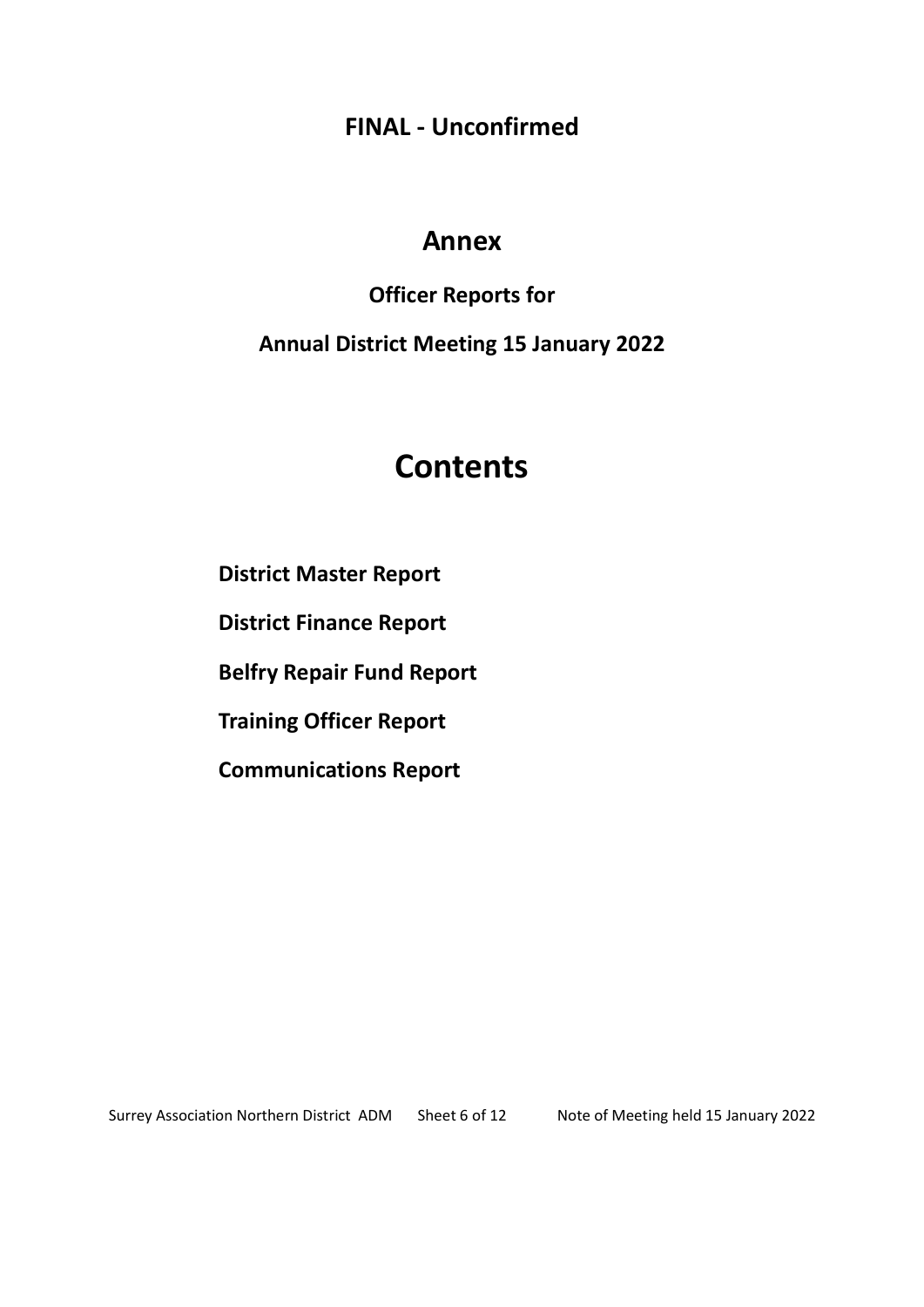### District Master

Following the lifting of anti-Covid restrictions in July 2021 the Northern District Saturday practices resumed in August. Four Saturday meetings were held, at Mitcham, Merton, East Molesey and Richmond, but the December meeting at Battersea was postponed because of concerns about the omicron Covid variant. Another Saturday meeting is due be held at Banstead on the morning of the ADM but at the time of writing it is not clear whether or not this will be able to go ahead. My aim is to continue with these monthly practices in 2022. I appreciate that not everyone is in a position to join District events at present, but the Saturday practices have been well attended and enjoyed by those who were able to come.

I am very happy to report that other District and Association practices have also resumed. The Northern District surprise major practices on the third Friday have re-started, and so have the all-comers 12 bell practices at Croydon on the first Tuesday of the month. A new District initiative launching this month is a regular practice for ringers who are competent on 6 bells and wish to start or develop their ringing on 8. The first of these "8's Great!" practices will be held at St John's Merton on Thursday 27<sup>th</sup> January (Covid permitting) and is already fully booked. If you are interested in attending in the future please do let me know.

All District practices are advertised on the Events calendar on the Association website.

At District practices we are implementing the anti-Covid procedures specified in the risk assessment of the particular tower we are visiting. The practice organiser will continue to send an email via Membermojo shortly before each practice to let everyone know what is required at each tower.

Most local bands in the District have lost ringers during the pandemic. Other ringers intend to return to ringing but are not yet in a position to do so. This means that most bands are short of ringers for Sunday service ringing and practices. I know that many District members are already busy helping out other bands. Please do continue to do this, and if you happen to have a free evening do consider visiting another tower's practice – but please remember to check beforehand whether the practice is accepting visitors.

I would like to thank the District committee, the Association Master Noel Gibbin and all the other members who organise ringing events and practices in the Northern District area. I would also like to thank all the ringers who turn up for Sunday service ringing and local practice nights and keep ringing going at the grass-roots level. Without you we wouldn't have a District or an Association.

It's great to see ringing re-started. I wish you all a Happy New Year's ringing.

Pam Donovan

6 January 2022

Surrey Association Northern District ADM Sheet 7 of 12 Note of Meeting held 15 January 2022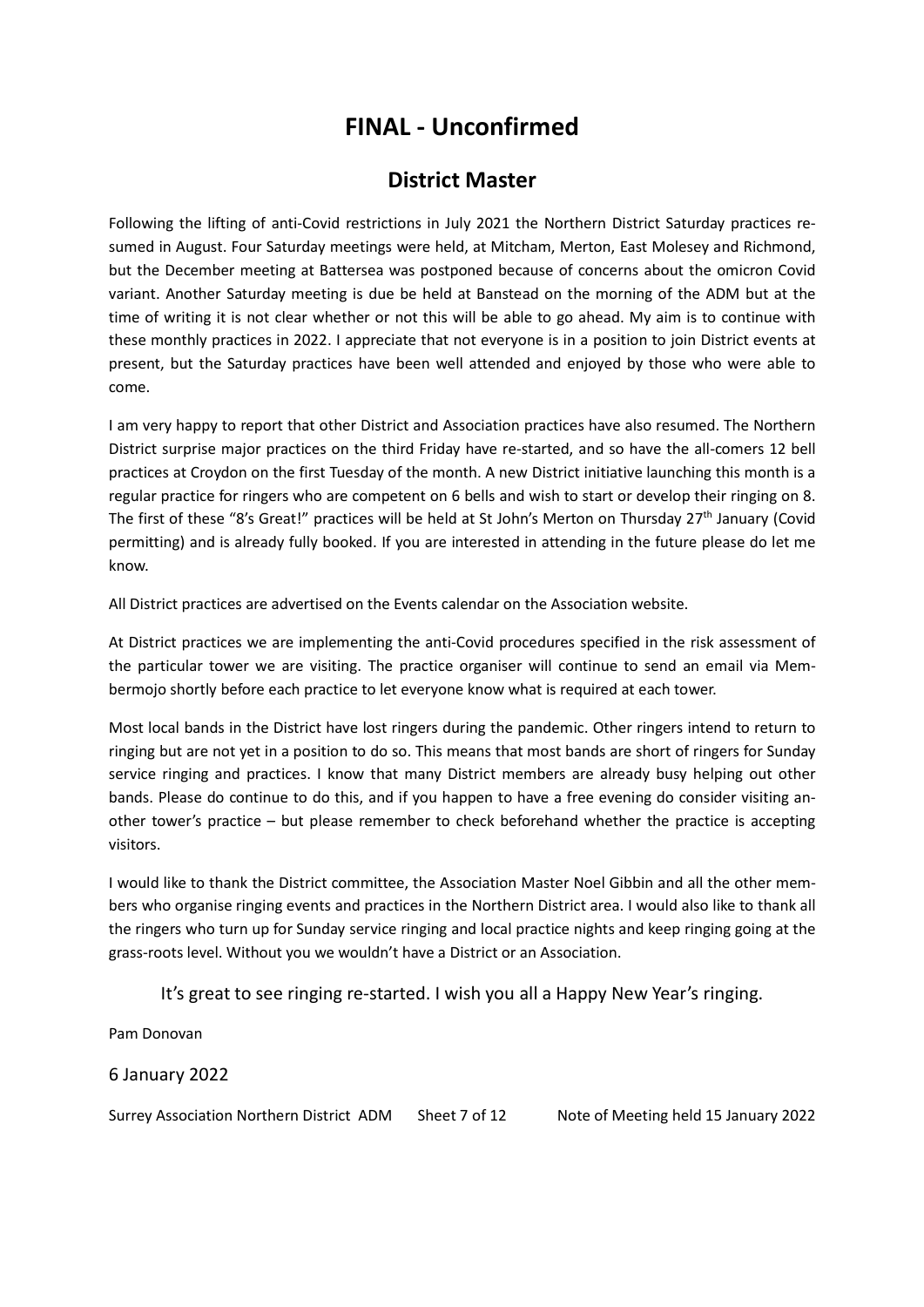### Treasurers Report January 2022

### Finances:

Unable to create final figures for 2021 due to lack of data. This will be produced as soon as possible.

We began 2021 with £6064.26 made up of current account £3874.92 and £2189.34 in the COIF account.

Total subs collected during the year £1113 less the levy awarded to the main Surrey account.

We have had no expenses during the year.

Note: 2022 subs via preferred payment method MemberMojo

### Membership:

Current membership figures are

| Paying members       | 236        |          |
|----------------------|------------|----------|
| Life members         | 61         |          |
| New/rejoined members | 11         | see list |
| Lapsed members       | approx. 25 |          |
|                      |            |          |

David Whitehead

District Treasurer

### New Members

Clem Richards; Maggi Chick; Beverly Blanning; Louis Wild; Patrick Hughes; Graeme Booth; Hilary Browning; Edward Gosden; Kate Corney; Bogumila Myers; Piers Myers

Surrey Association Northern District ADM Sheet 8 of 12 Note of Meeting held 15 January 2022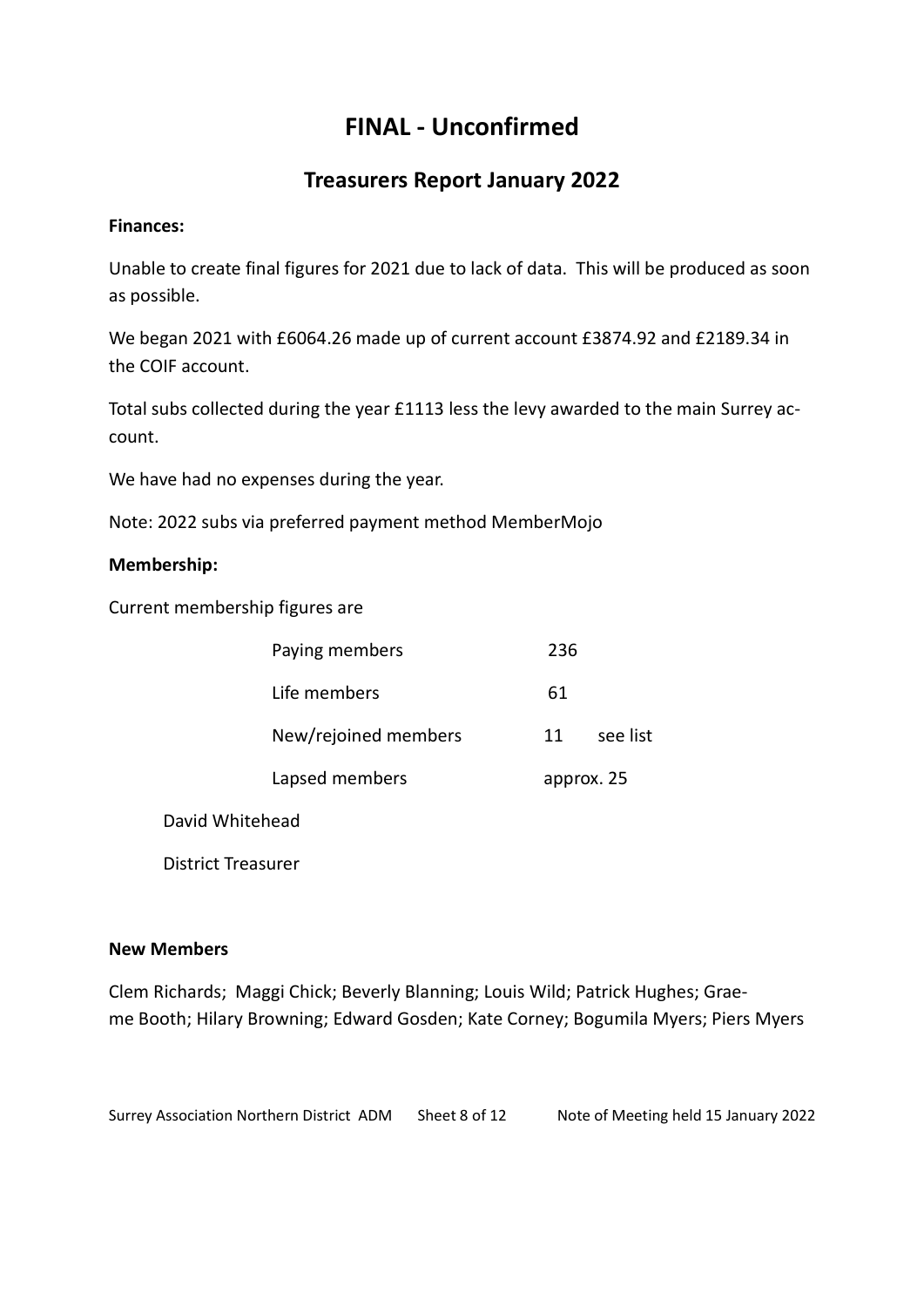### BELFRY REPAIR FUND ANNUAL REPORT

The past year has seen some revival of demands on the resources of the Belfry Repair Fund, with the planned works on Croydon Minster coming to fruition and some urgent repairs being made later in the year at St Peter & St Paul, Lingfield. Hence, while overall income was steady year-on-year, total funds ended down for the right reasons.

Donations from towers bounced back to an extent as ringers reconvened. However, a retained preference for computerised meetings no doubt contributed to the drop in cash collections. The Numbers Club continued to grow, reaching 195 numbers by the end of the year and increasing its contribution to the BRF by 5%. Thanks are due to Kate Wills for donating the funds to buy a top-up of balls for the extra numbers. Sadly, Brockham Bonfire was a part of the entertainment sector that did not emerge from the lockdown last year. However, the Association Quiz, held in early May, was a new entrant and a very welcome source of funds, contributing £224. Kate Wills was also active in the purchase of clothing – encouraging others to place their orders, from which the BRF made a modest turn. A small but generous core of regular donors persist and are to be warmly thanked. Finally, an update on interest earned in the deposit account realised a surprisingly healthy amount – overwhelmingly from rates in place before March 2020.

Proposals for future applications for funding have been aired in locations from Betchworth to Egham to Roehampton. At the time of writing, however, no formal applications have been presented. Croydon Minster may have required some further remedial work, for which a promise of assistance is in place.

The fund ends the year at just over £18,600 having begun it at around £21,000. Of this, more than £15,000 is held on deposit and slightly more than £3,000 in the Barclays current account.

The committee, comprising Malcolm McAlister, Gail Terry, Russell King, Kate Wills, Noel Gibbin and Sid Bensberg, have been active in discussions of projects and awards as well as in the running of the Numbers Club and the compilation of clothing orders.

Donations were received during the year from the towers of St John's, Caterham, and Reigate; and the PCCs of Beddington, Oxted and St John's, Egham.

Malcolm McAlister

Surrey Association Northern District ADM Sheet 9 of 12 Note of Meeting held 15 January 2022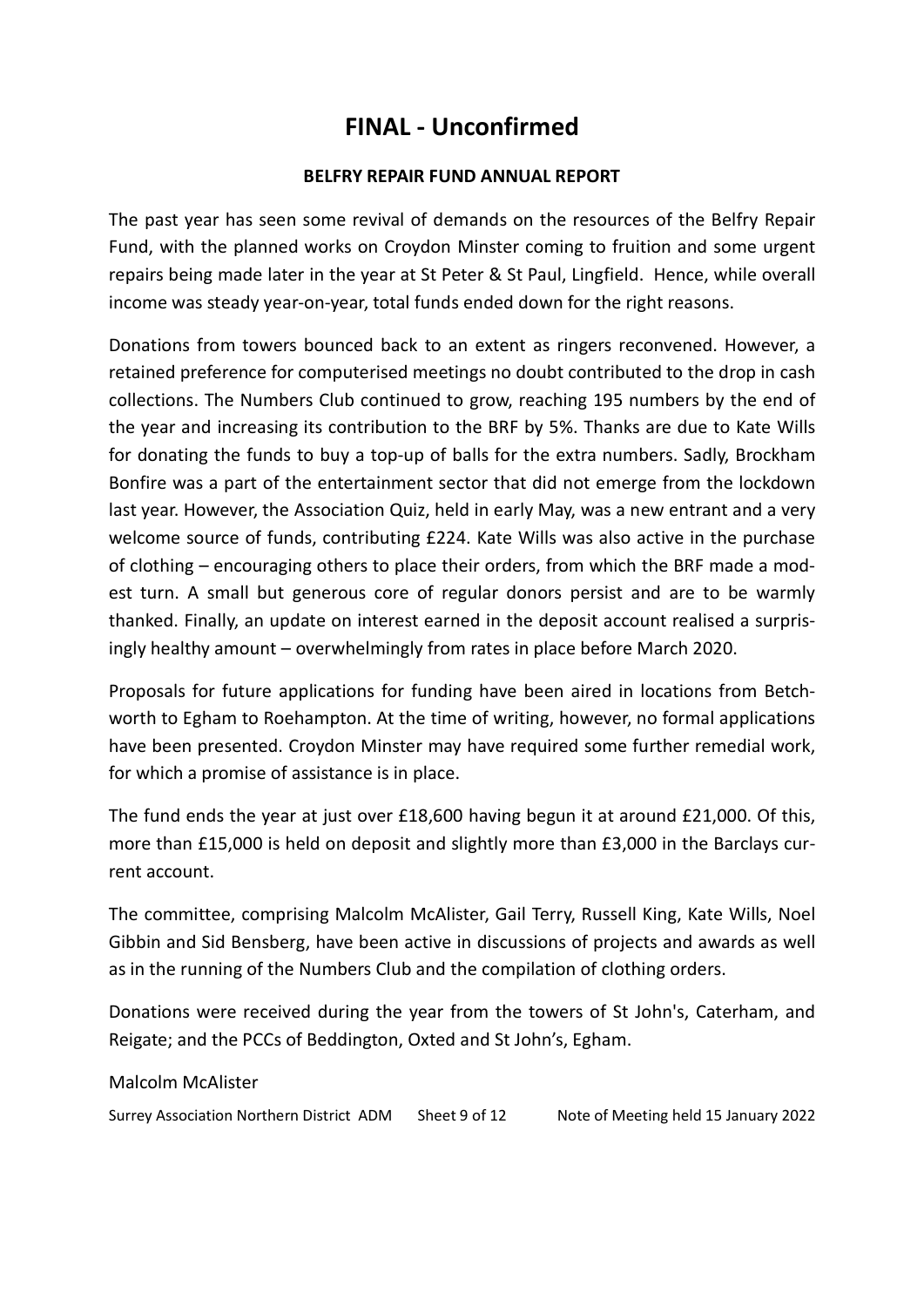# Training Report.

Following a quiet start to the year I am pleased to report the Training Group has been able to offer courses for the end of 2021 and has put a programme together until the middle of 2022. As the end of 2021 approaches the 2022 programme is starting, due to the resurgence of Covid, to look a bit less likely however we remain hopeful.

The 2021 Training Programme ended with an ART module 1 (bell handling) refresher course in December which was very well attended by 9 Association Members and 3 others (from Middlesex, Kent and Sussex). The previous events in November of Plain Hunt/Plain Bob doubles were equally successful and followed the Returning to Ringing theme.

The 2022 programme will continue with the idea of helping Association Members help others and "Returning To Ring" activities. The Training Group recognises that many towers are not able to ring to their full potential, particularly towers with 8 or more bells actually ringing on fewer bells. The courses in the early part of 2022 will focus on encouraging basic skills and take place in towers with wellventilated areas. There will be courses on Plain Hunt on 5, Grandsire and Plain Bob doubles, Plain Hunt on 7 and Ringing Up and Down in Peal. There will also be an ART Bell handling course (Module 1) and ART Change Ringing update course (for those that have attended a Module 2F (foundation) course and want to know the additional elements covered in the Module 2C (Change Ringing) course.

The Training Group is supporting the Districts with holding regular basic practice sessions which are far more beneficial than 'one off' Training Days which have now been discontinued. These courses focus on basic level ringing and listening skills. They are currently running in the Southern District and it is intended to run similar events in the Northern District.

Training Events are scheduled to be held on the first Saturday in the month although with Bank Holidays there will be a few gaps during the year e.g. June due to the Jubilee Holiday. Events are listed on the Association Website events calendar and booking to attend is on the Training Group section of the Association website.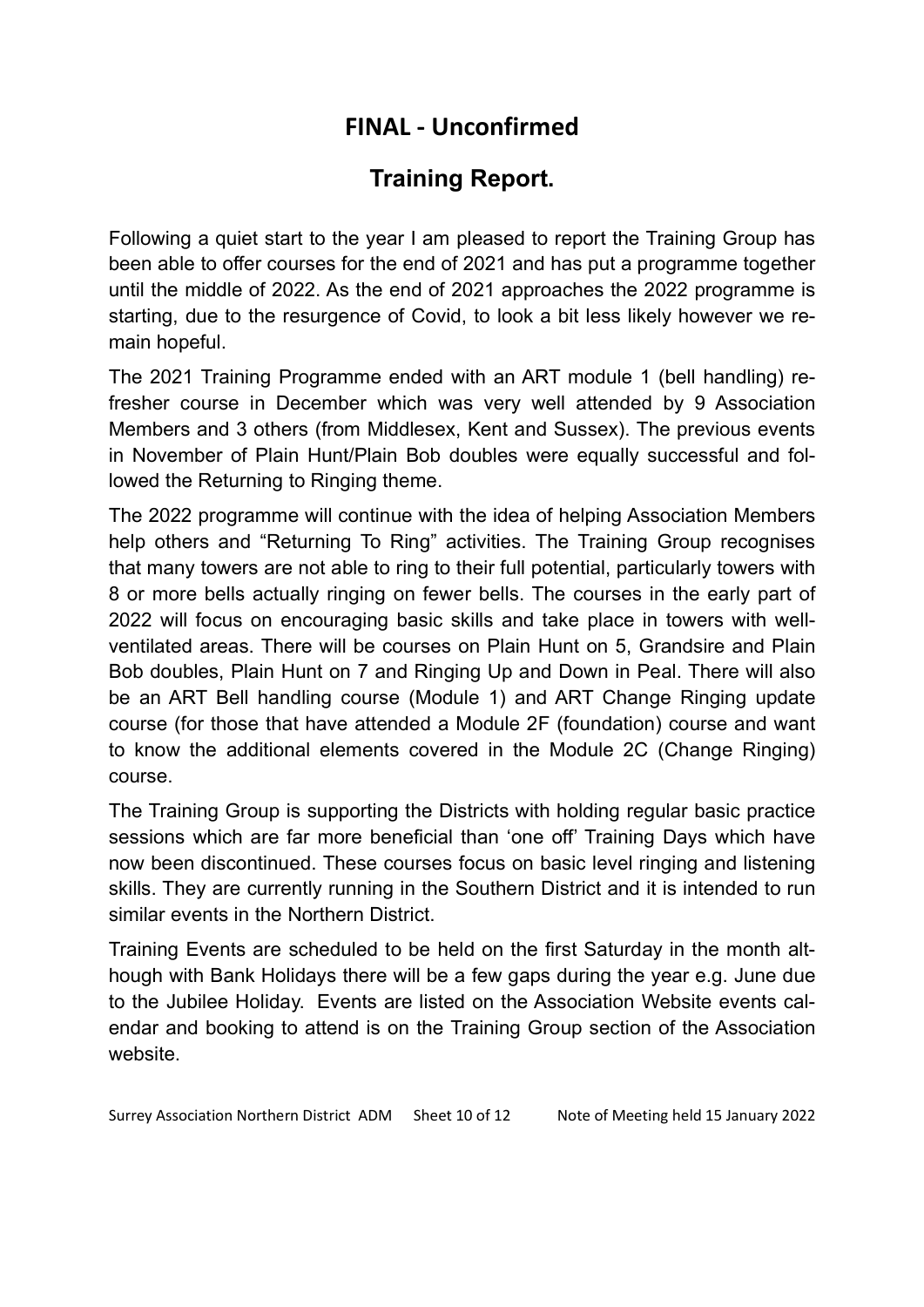The Training Group will be pleased to hear from Members of Training Events which they would like us to arrange. Please let either a Training Group Member or a District Officer know so we can include what is wanted in future programmes. Unless we are told what is wanted, we will provide what we think is needed!

My thanks go to the whole Training Group and in particular to Trisha Hawkins, Paul Beeken, Paul Flavell and Noel Gibbin for all the work they have done.

Ian Griffiths.

December 2021.

Surrey Association Northern District ADM Sheet 11 of 12 Note of Meeting held 15 January 2022